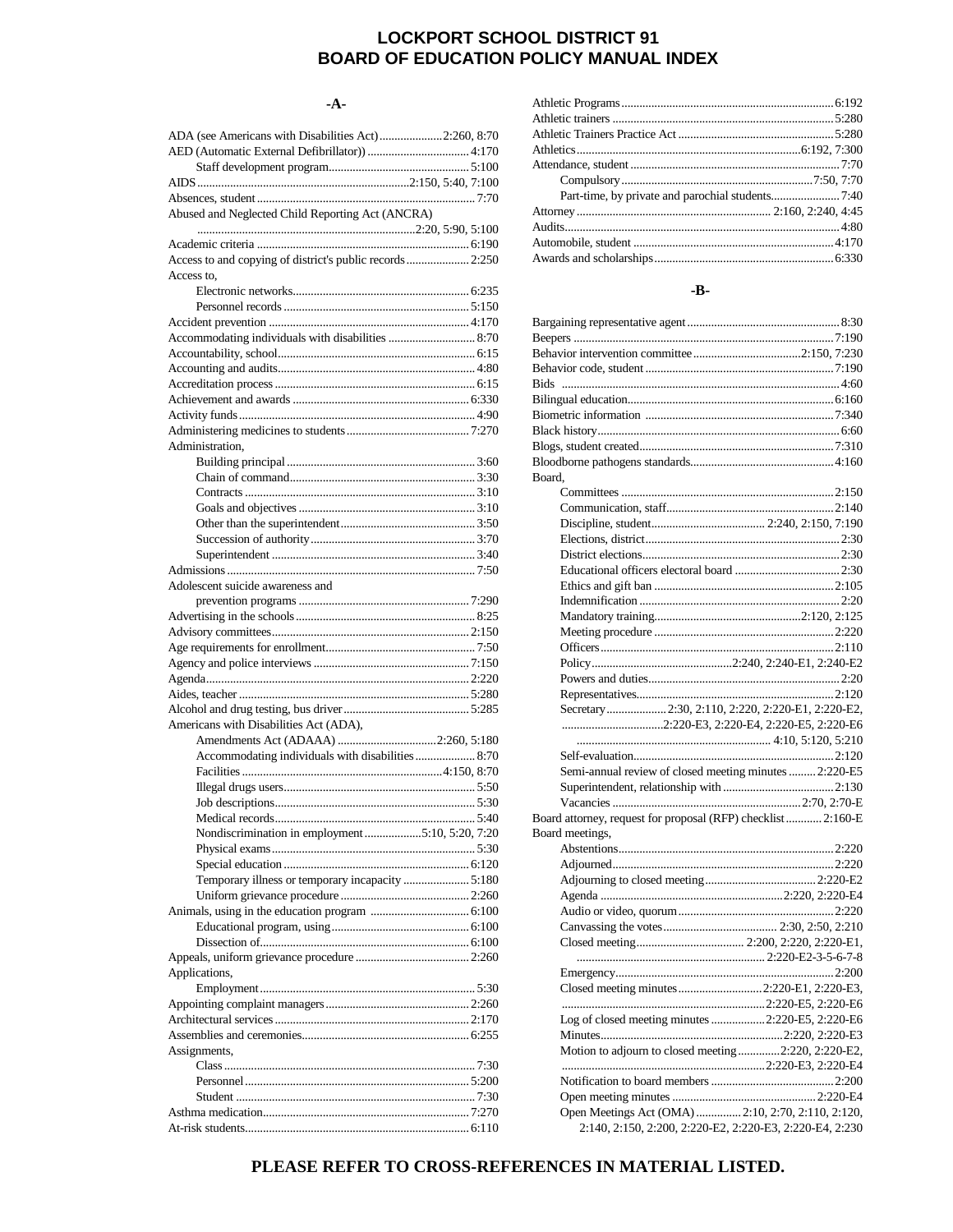| Recording of closed meetings, verbatim2:220, 2:220-E1<br>Report following semi-annual review 2:220-E5 |  |
|-------------------------------------------------------------------------------------------------------|--|
|                                                                                                       |  |
|                                                                                                       |  |
|                                                                                                       |  |
|                                                                                                       |  |
| Verbatim recording requirement2:220, 2:220-E1                                                         |  |
|                                                                                                       |  |
| Board member.                                                                                         |  |
|                                                                                                       |  |
|                                                                                                       |  |
|                                                                                                       |  |
|                                                                                                       |  |
|                                                                                                       |  |
|                                                                                                       |  |
|                                                                                                       |  |
|                                                                                                       |  |
|                                                                                                       |  |
|                                                                                                       |  |
|                                                                                                       |  |
|                                                                                                       |  |
| Guidance for communications, including email  2:140-E                                                 |  |
|                                                                                                       |  |
|                                                                                                       |  |
|                                                                                                       |  |
|                                                                                                       |  |
|                                                                                                       |  |
|                                                                                                       |  |
|                                                                                                       |  |
|                                                                                                       |  |
|                                                                                                       |  |
|                                                                                                       |  |
|                                                                                                       |  |
|                                                                                                       |  |
|                                                                                                       |  |
|                                                                                                       |  |
|                                                                                                       |  |
|                                                                                                       |  |
|                                                                                                       |  |
|                                                                                                       |  |
|                                                                                                       |  |
|                                                                                                       |  |
|                                                                                                       |  |
|                                                                                                       |  |
|                                                                                                       |  |
|                                                                                                       |  |
|                                                                                                       |  |
|                                                                                                       |  |
|                                                                                                       |  |
|                                                                                                       |  |
| Guidance for board member communication 2:140-E                                                       |  |
| Records maintenance requirements/FAQs  2:220-E8                                                       |  |
| Verbatim recording requirement2:220, 2:220-E1                                                         |  |
| Board relationships                                                                                   |  |
|                                                                                                       |  |
|                                                                                                       |  |
|                                                                                                       |  |
|                                                                                                       |  |
| Guidance for communications, including email  2:140-E                                                 |  |
|                                                                                                       |  |
|                                                                                                       |  |

| Bullying and school violence 6:60, 7:20, 7:70, 7:180, 7:190, 7:310 |  |
|--------------------------------------------------------------------|--|
| Bus,                                                               |  |
|                                                                    |  |
|                                                                    |  |
|                                                                    |  |
|                                                                    |  |
|                                                                    |  |
|                                                                    |  |

#### **-C-**

Transportation services.....................................................4:110 Business management ..................................................................4:10

| Cannabis, Medical Cannabis Act5:10, 5:50, 8:30       |  |
|------------------------------------------------------|--|
|                                                      |  |
|                                                      |  |
|                                                      |  |
|                                                      |  |
|                                                      |  |
|                                                      |  |
|                                                      |  |
|                                                      |  |
| Child Nutrition and WIC Reauthorization Act of 2004  |  |
|                                                      |  |
| Child sex offender.                                  |  |
| Adam Walsh Child Protection and Safety Act  5:260    |  |
| Murderer and Violent Offender Against Youth          |  |
|                                                      |  |
|                                                      |  |
| Offender community notification laws 4:175           |  |
|                                                      |  |
|                                                      |  |
|                                                      |  |
|                                                      |  |
|                                                      |  |
| Resolution declining requests to accept non-resident |  |
|                                                      |  |
| Closed Meeting,                                      |  |
|                                                      |  |
|                                                      |  |
|                                                      |  |
|                                                      |  |
|                                                      |  |
|                                                      |  |
|                                                      |  |
|                                                      |  |
|                                                      |  |
|                                                      |  |
|                                                      |  |
|                                                      |  |
|                                                      |  |
|                                                      |  |
| Communicable and chronic                             |  |
|                                                      |  |
| Communicable and chronic infectious disease team5:40 |  |
|                                                      |  |
| Communication.                                       |  |
|                                                      |  |
|                                                      |  |
|                                                      |  |
|                                                      |  |
|                                                      |  |
|                                                      |  |
|                                                      |  |
| Compassionate Use of Medical Cannabis Pilot          |  |
| Program (Medical Cannabis Act) 5:50, 8:30            |  |
|                                                      |  |
| Complaint managers 2:260, 5:10, 5:20, 7:20, 8:70     |  |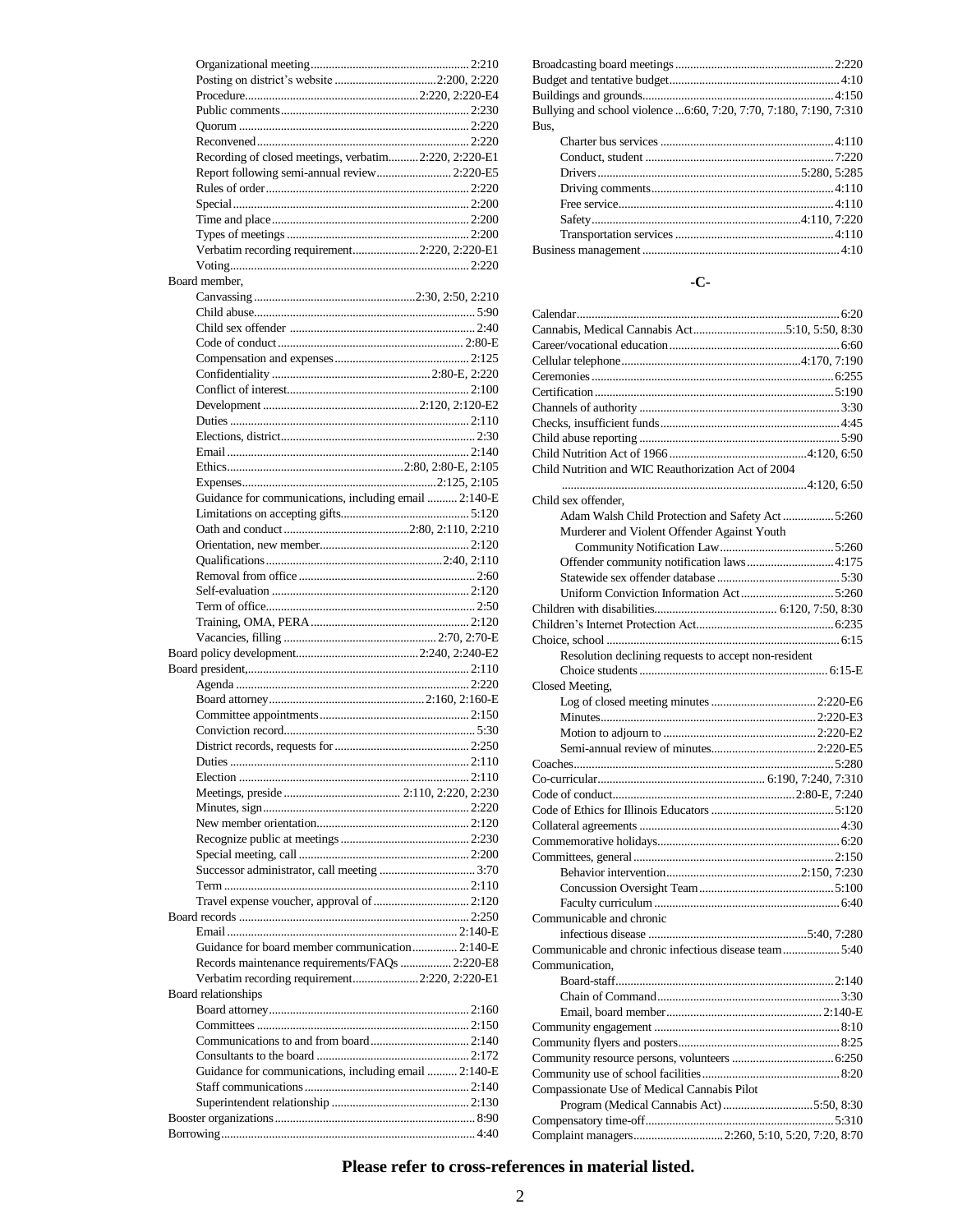| Complaints about curriculum, instructional                         |
|--------------------------------------------------------------------|
|                                                                    |
|                                                                    |
|                                                                    |
| Conduct code for participants in extracurricular activities 7:240, |
|                                                                    |
|                                                                    |
|                                                                    |
| Conflict of interest.                                              |
|                                                                    |
|                                                                    |
|                                                                    |
|                                                                    |
|                                                                    |
|                                                                    |
|                                                                    |
| Contracts.                                                         |
|                                                                    |
|                                                                    |
|                                                                    |
|                                                                    |
|                                                                    |
|                                                                    |
|                                                                    |
|                                                                    |
|                                                                    |
|                                                                    |
|                                                                    |
|                                                                    |
|                                                                    |
|                                                                    |
|                                                                    |
|                                                                    |
| Criminal background investigation4:175, 5:30, 5:260                |
| Curriculum,                                                        |
|                                                                    |
|                                                                    |
|                                                                    |
|                                                                    |
|                                                                    |

#### **-D-**

| Defibrillator (See AED)                           |  |
|---------------------------------------------------|--|
|                                                   |  |
|                                                   |  |
|                                                   |  |
| Department of Children and Family Services (DCFS) |  |
| Abused and Neglected Child Reporting Act  5:150   |  |
|                                                   |  |
|                                                   |  |
|                                                   |  |
|                                                   |  |
|                                                   |  |
|                                                   |  |
| Disabilities.                                     |  |
|                                                   |  |
|                                                   |  |
|                                                   |  |
|                                                   |  |
| Equal employment opportunity                      |  |
|                                                   |  |
|                                                   |  |
|                                                   |  |
|                                                   |  |
|                                                   |  |
|                                                   |  |

| Discipline, student (see Student Behavior)                     |
|----------------------------------------------------------------|
| Discrimination prohibited,                                     |
|                                                                |
|                                                                |
|                                                                |
|                                                                |
|                                                                |
|                                                                |
|                                                                |
|                                                                |
|                                                                |
|                                                                |
| Display and distribution of                                    |
|                                                                |
|                                                                |
|                                                                |
|                                                                |
| District.                                                      |
| Agreements, with organizations, operations, cooperatives. 1:20 |
|                                                                |
|                                                                |
|                                                                |
|                                                                |
|                                                                |
|                                                                |
|                                                                |
|                                                                |
| Drug- and alcohol-free workplace; tobacco prohibition 5:50     |
| Drug and alcohol testing,                                      |
|                                                                |
| Performance enhancement drug testing7:240, 7:300               |
| School bus and commercial vehicle drivers 5:285                |

## **-E-**

| <b>Educational Support Personnel,</b>            |  |
|--------------------------------------------------|--|
|                                                  |  |
|                                                  |  |
|                                                  |  |
| Drug and alcohol testing for school bus and      |  |
|                                                  |  |
|                                                  |  |
|                                                  |  |
|                                                  |  |
|                                                  |  |
|                                                  |  |
|                                                  |  |
|                                                  |  |
|                                                  |  |
| Sick days, vacation, holidays, and leaves  5:330 |  |
|                                                  |  |
|                                                  |  |
|                                                  |  |
| Electronic networks                              |  |
|                                                  |  |
|                                                  |  |
|                                                  |  |
|                                                  |  |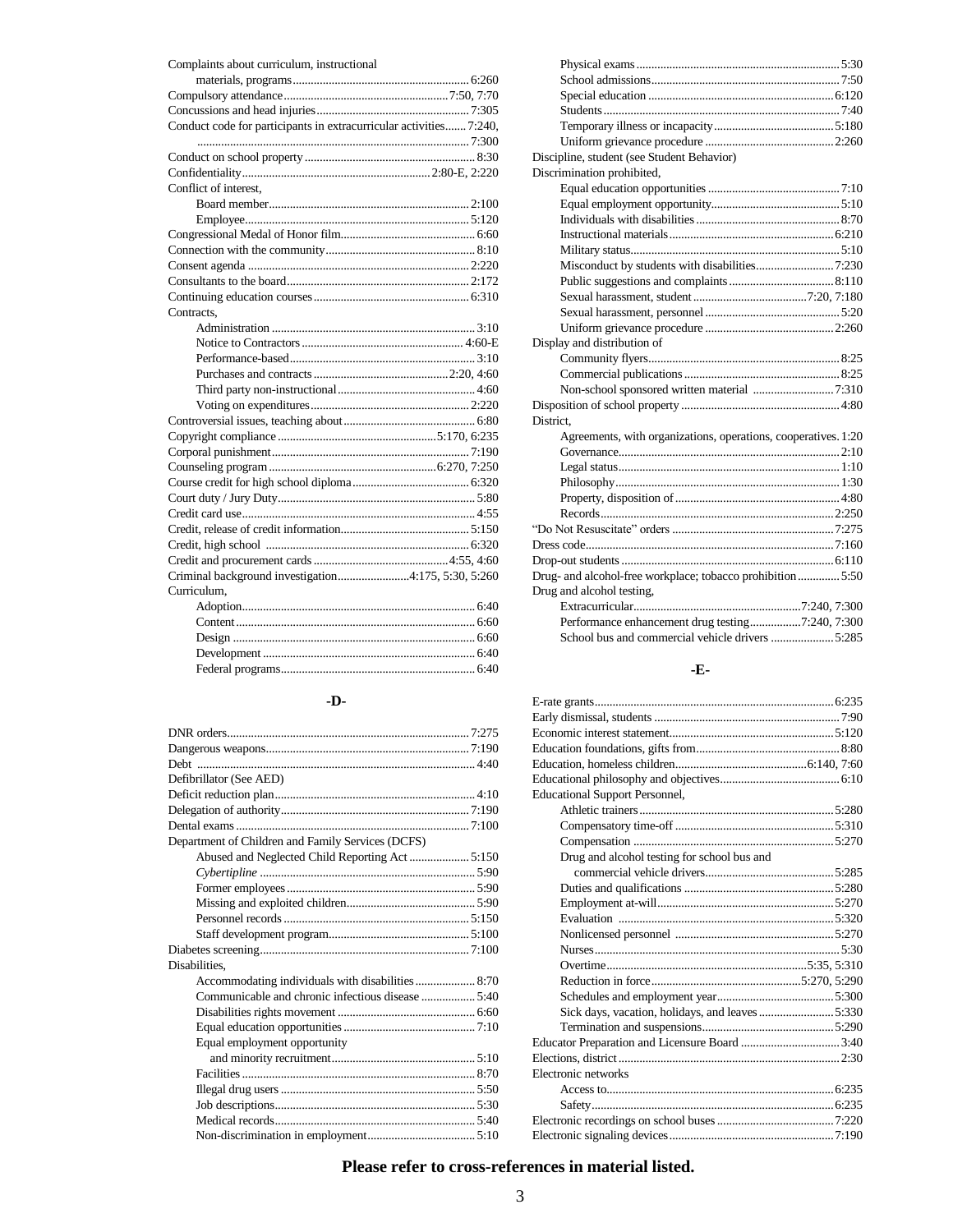| Guidance for board member communications  2:140-E           |  |
|-------------------------------------------------------------|--|
| Responsibilities concerning internal information 5:130      |  |
| Emergency,                                                  |  |
|                                                             |  |
|                                                             |  |
| Employees, (see General Personnel, Professional Personnel   |  |
| or Educational Support Personnel)                           |  |
|                                                             |  |
|                                                             |  |
|                                                             |  |
|                                                             |  |
| Environmental quality of buildings and grounds 4:160        |  |
|                                                             |  |
|                                                             |  |
|                                                             |  |
| Equal employment opportunity and                            |  |
|                                                             |  |
| Ethics.                                                     |  |
|                                                             |  |
|                                                             |  |
| Evaluation of educational support personnel5:320            |  |
|                                                             |  |
| Every Student Succeeds Act (ESSA),                          |  |
|                                                             |  |
|                                                             |  |
| Children's Privacy Protection and Parental                  |  |
|                                                             |  |
|                                                             |  |
| Duties and qualifications, educational                      |  |
|                                                             |  |
|                                                             |  |
|                                                             |  |
|                                                             |  |
| Health examinations, immunizations and exclusion            |  |
|                                                             |  |
| McKinney Homeless Assistance Act2:260, 4:110,               |  |
|                                                             |  |
|                                                             |  |
|                                                             |  |
|                                                             |  |
| Perpetually dangerous school and choice for                 |  |
|                                                             |  |
|                                                             |  |
|                                                             |  |
|                                                             |  |
|                                                             |  |
| School admissions and transfers, non-district schools  7:50 |  |
|                                                             |  |
|                                                             |  |
| Student,                                                    |  |
|                                                             |  |
|                                                             |  |
| Health, eye, and dental examinations;                       |  |
|                                                             |  |
|                                                             |  |
|                                                             |  |
|                                                             |  |
|                                                             |  |
| Teacher qualifications, professional personnel5:190         |  |
|                                                             |  |
|                                                             |  |
|                                                             |  |
|                                                             |  |
|                                                             |  |
|                                                             |  |
|                                                             |  |

| Expenses, |  |
|-----------|--|
|           |  |
|           |  |
|           |  |
|           |  |
|           |  |
|           |  |
|           |  |

#### **-F-**

| Facility management and building programs 4:150           |
|-----------------------------------------------------------|
|                                                           |
| Family and Medical Leave Act  5:185, 5:250, 5:330         |
| Family Education Rights and                               |
|                                                           |
|                                                           |
| Fees.                                                     |
| Record request for commercial purpose 2:250               |
|                                                           |
|                                                           |
|                                                           |
|                                                           |
|                                                           |
|                                                           |
|                                                           |
|                                                           |
|                                                           |
|                                                           |
|                                                           |
|                                                           |
|                                                           |
| "Foundational Principles of Effective Governance:" 2:130, |
|                                                           |
|                                                           |
| Freedom of Information Act (FOIA)2:110, 2:140-E, 2:200,   |
|                                                           |
|                                                           |
|                                                           |
|                                                           |

#### **-G-**

| General Personnel.                                         |
|------------------------------------------------------------|
|                                                            |
|                                                            |
|                                                            |
|                                                            |
|                                                            |
| Drug- and alcohol-free workplace; tobacco prohibition 5:50 |
|                                                            |
|                                                            |
|                                                            |
|                                                            |
|                                                            |
| Fair Labor Standards Act.                                  |
|                                                            |
|                                                            |
|                                                            |
|                                                            |
|                                                            |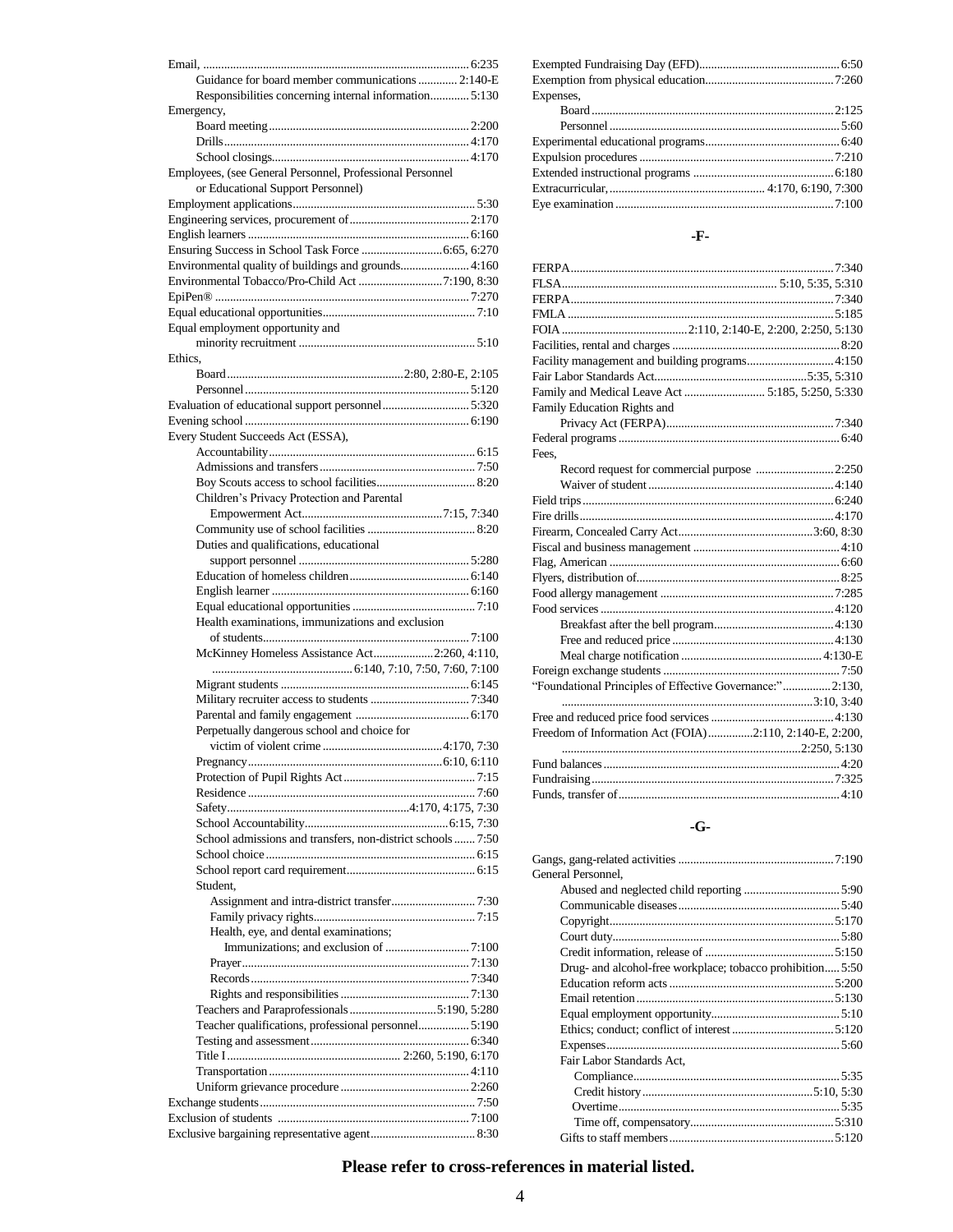| Nursing mothers, workplace accommodations5:10, 5:200        |
|-------------------------------------------------------------|
|                                                             |
|                                                             |
|                                                             |
|                                                             |
|                                                             |
|                                                             |
|                                                             |
|                                                             |
|                                                             |
|                                                             |
|                                                             |
| Genetic Information Nondiscrimination Act (GINA)2:260, 5:10 |
| Genetic Information Protection Act (GIPA) 2:260, 5:10       |
|                                                             |
| Gifts.                                                      |
|                                                             |
|                                                             |
|                                                             |
| State Officials and Employees Ethics Act2:105, 5:120        |
| Goals 2000: Educate America                                 |
|                                                             |
|                                                             |
| Environmental Tobacco/Pro-Child Act7:190, 8:30              |
|                                                             |
|                                                             |
|                                                             |
|                                                             |
|                                                             |
|                                                             |
| Goals and objectives,                                       |
|                                                             |
|                                                             |
|                                                             |
|                                                             |
|                                                             |
| Governance,                                                 |
|                                                             |
|                                                             |
|                                                             |
| Graduation.                                                 |
|                                                             |
|                                                             |
|                                                             |
|                                                             |
|                                                             |
|                                                             |
|                                                             |
|                                                             |
|                                                             |
| Guidance for board member communications 2:140-E            |
|                                                             |

## **-H-**

| Harassment,                                              |  |
|----------------------------------------------------------|--|
|                                                          |  |
|                                                          |  |
|                                                          |  |
|                                                          |  |
|                                                          |  |
|                                                          |  |
|                                                          |  |
|                                                          |  |
| Health/Life Safety Code for Public Schools, 4:150, 4:170 |  |
|                                                          |  |

| School admission and transportation4:110, 7:50, 7:60, 7:100 |  |
|-------------------------------------------------------------|--|
|                                                             |  |

#### **-I-**

| Illinois Green Government Coordinating Council 4:150      |  |
|-----------------------------------------------------------|--|
|                                                           |  |
|                                                           |  |
|                                                           |  |
|                                                           |  |
|                                                           |  |
|                                                           |  |
|                                                           |  |
|                                                           |  |
|                                                           |  |
|                                                           |  |
| Individualized Educational Program/Plan (IEP)5:90, 6:185, |  |
|                                                           |  |
| Individuals with Disabilities Education Act,              |  |
|                                                           |  |
|                                                           |  |
|                                                           |  |
|                                                           |  |
|                                                           |  |
|                                                           |  |
|                                                           |  |
|                                                           |  |
|                                                           |  |
|                                                           |  |
| Insurance,                                                |  |
|                                                           |  |
|                                                           |  |
|                                                           |  |
|                                                           |  |
|                                                           |  |
|                                                           |  |
| Internet, (see Electronic Networks)                       |  |
|                                                           |  |
| Interviews,                                               |  |
|                                                           |  |
|                                                           |  |
|                                                           |  |
|                                                           |  |
|                                                           |  |
|                                                           |  |
|                                                           |  |

#### **-J-**

## **-K-**

#### Kindergarten .................................................................................6:30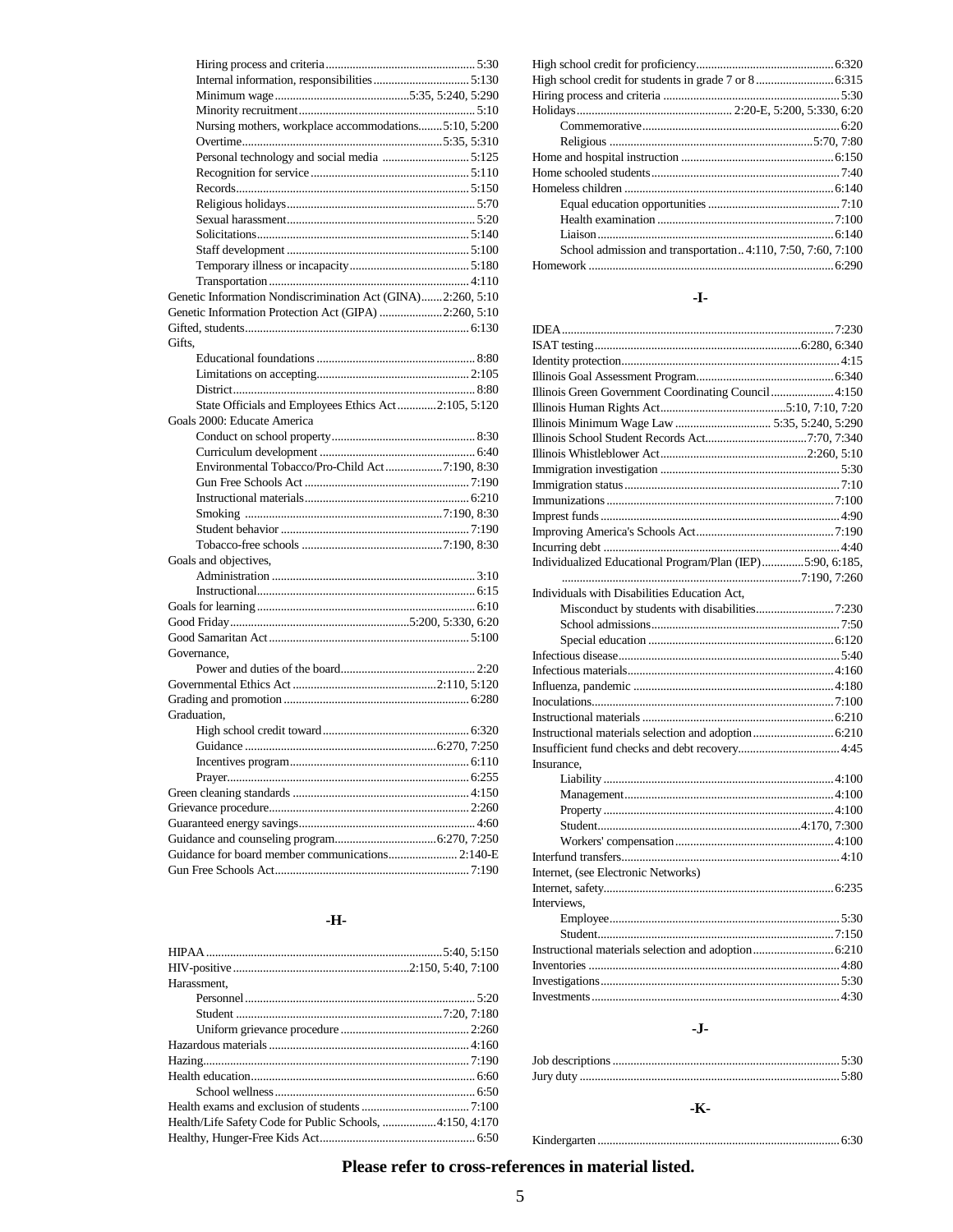#### **-L-**

| Victims of Domestic or Sexual Violence 5:250, 5:330 |  |
|-----------------------------------------------------|--|
|                                                     |  |
|                                                     |  |
|                                                     |  |
|                                                     |  |
|                                                     |  |
|                                                     |  |

#### **-M-**

#### **-N-**

| Non-certified employees (see Educational Support Personnel) |  |
|-------------------------------------------------------------|--|
|                                                             |  |
| Non-public school students, including parochial and         |  |
|                                                             |  |
| Notice to parents/guardians, regarding                      |  |
|                                                             |  |
|                                                             |  |

#### **-O-**

| Open Meetings Act (OMA)  2:210, 2:200, 2:220 |  |
|----------------------------------------------|--|
|                                              |  |
|                                              |  |
|                                              |  |
|                                              |  |
|                                              |  |
|                                              |  |
|                                              |  |

#### **-P-**

| Paraprofessionals, |  |
|--------------------|--|

# **Please refer to cross-references in material listed.**

| Working in program supported                              |  |
|-----------------------------------------------------------|--|
|                                                           |  |
| Parent and family engagement,                             |  |
|                                                           |  |
|                                                           |  |
|                                                           |  |
|                                                           |  |
|                                                           |  |
|                                                           |  |
| Performance Evaluation Reform Act (PERA) 2:120, 2:120-E2, |  |
|                                                           |  |
|                                                           |  |
|                                                           |  |
|                                                           |  |
|                                                           |  |
|                                                           |  |
|                                                           |  |
|                                                           |  |
|                                                           |  |
| Physical examinations,                                    |  |
|                                                           |  |
|                                                           |  |
|                                                           |  |
| Physical Fitness Facility Medical Emergency               |  |
|                                                           |  |
|                                                           |  |
|                                                           |  |
|                                                           |  |
|                                                           |  |
|                                                           |  |
|                                                           |  |
|                                                           |  |
|                                                           |  |
| Powers and duties of the Board of Education2:20           |  |
|                                                           |  |
|                                                           |  |
|                                                           |  |
|                                                           |  |
| President, board (see Board president)                    |  |
|                                                           |  |
| Preventing bullying, intimidation, and harassment 7:180   |  |
|                                                           |  |
| Privacy rights,                                           |  |
|                                                           |  |
|                                                           |  |
|                                                           |  |
|                                                           |  |
| Procurement of architectural, engineering, and land       |  |
|                                                           |  |
|                                                           |  |
| Professional Personnel.                                   |  |
|                                                           |  |
|                                                           |  |
|                                                           |  |
|                                                           |  |
|                                                           |  |
|                                                           |  |
|                                                           |  |
| Professional educator license 3:40, 3:50, 3:60            |  |
|                                                           |  |
|                                                           |  |
|                                                           |  |
|                                                           |  |
| Teacher                                                   |  |
|                                                           |  |
| who does not meet State cert/licensure req5:190           |  |
|                                                           |  |
|                                                           |  |
|                                                           |  |

Duties and qualifications ..................................................5:280

#### 6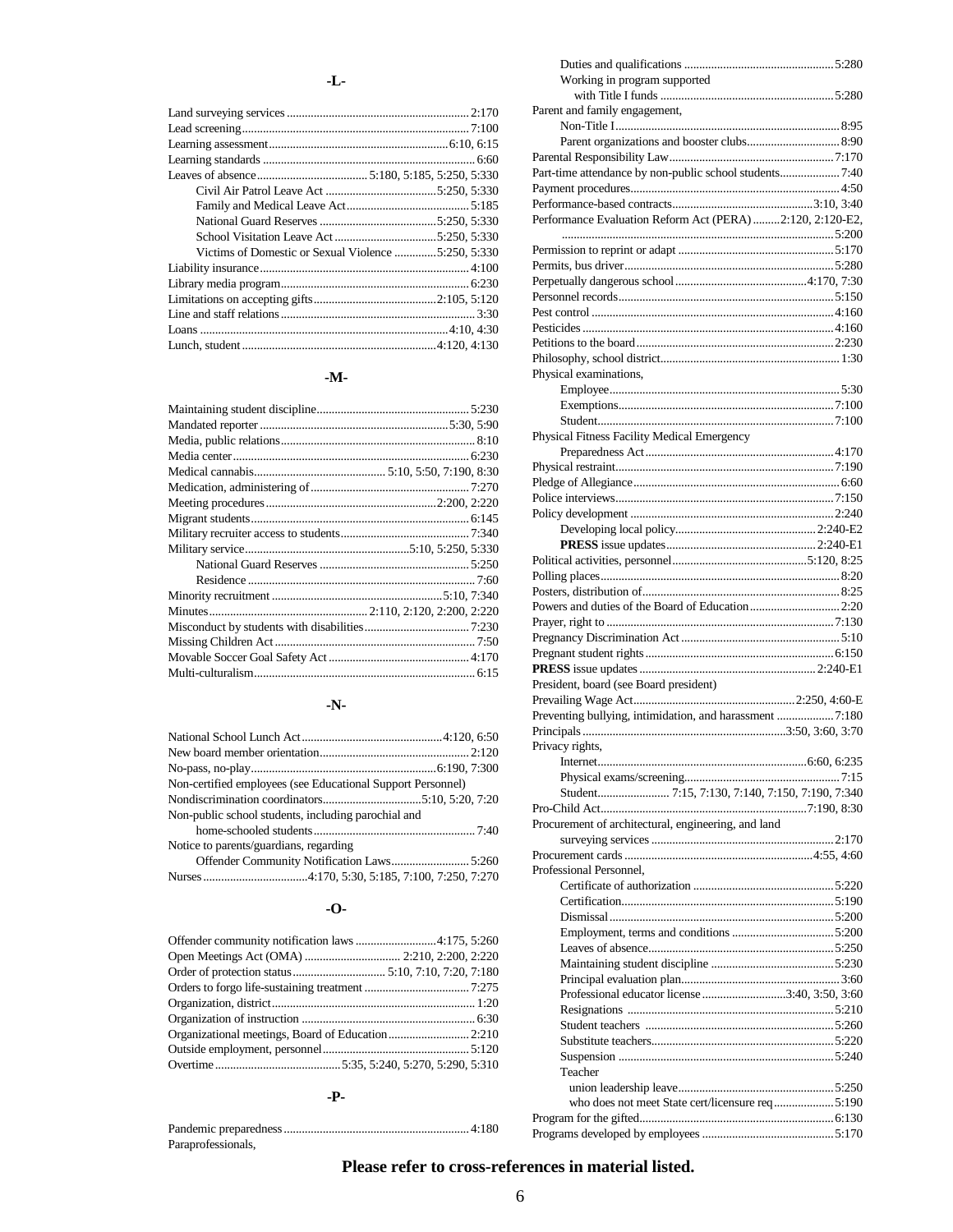#### $-Q-$

#### - $\mathbf{R}$ -

| Random drug and alcohol testing,                       |  |
|--------------------------------------------------------|--|
|                                                        |  |
|                                                        |  |
|                                                        |  |
|                                                        |  |
| Records,                                               |  |
|                                                        |  |
|                                                        |  |
|                                                        |  |
|                                                        |  |
|                                                        |  |
|                                                        |  |
|                                                        |  |
|                                                        |  |
|                                                        |  |
|                                                        |  |
| Rehabilitation Act of 1973, Section 504,               |  |
|                                                        |  |
|                                                        |  |
|                                                        |  |
|                                                        |  |
|                                                        |  |
|                                                        |  |
| Religion, release time for instruction/observance 7:80 |  |
|                                                        |  |
|                                                        |  |
| Religious holidays,                                    |  |
|                                                        |  |
|                                                        |  |
|                                                        |  |
|                                                        |  |
|                                                        |  |
|                                                        |  |
|                                                        |  |
|                                                        |  |
|                                                        |  |
|                                                        |  |
|                                                        |  |
|                                                        |  |
|                                                        |  |

#### $-S-$

| School Reform Act of 1997                                   |  |
|-------------------------------------------------------------|--|
|                                                             |  |
|                                                             |  |
| Performance-based contracts 3:10, 3:40, 3:60                |  |
|                                                             |  |
|                                                             |  |
|                                                             |  |
|                                                             |  |
|                                                             |  |
|                                                             |  |
|                                                             |  |
|                                                             |  |
|                                                             |  |
|                                                             |  |
|                                                             |  |
|                                                             |  |
|                                                             |  |
|                                                             |  |
|                                                             |  |
|                                                             |  |
|                                                             |  |
|                                                             |  |
| Secretary, Board                                            |  |
|                                                             |  |
|                                                             |  |
|                                                             |  |
|                                                             |  |
|                                                             |  |
|                                                             |  |
|                                                             |  |
|                                                             |  |
|                                                             |  |
|                                                             |  |
|                                                             |  |
|                                                             |  |
|                                                             |  |
|                                                             |  |
|                                                             |  |
| Sex offender request for permission visit school            |  |
|                                                             |  |
| Sex Offender and Child Murderer Community Notification Act, |  |
|                                                             |  |
|                                                             |  |
|                                                             |  |
| Sexual harassment.                                          |  |
|                                                             |  |
|                                                             |  |
|                                                             |  |
|                                                             |  |
|                                                             |  |
|                                                             |  |
|                                                             |  |
|                                                             |  |
|                                                             |  |
|                                                             |  |
|                                                             |  |
|                                                             |  |
|                                                             |  |
|                                                             |  |
| Student.                                                    |  |
|                                                             |  |
| Admissions/transfers to/from non-district schools  7:50     |  |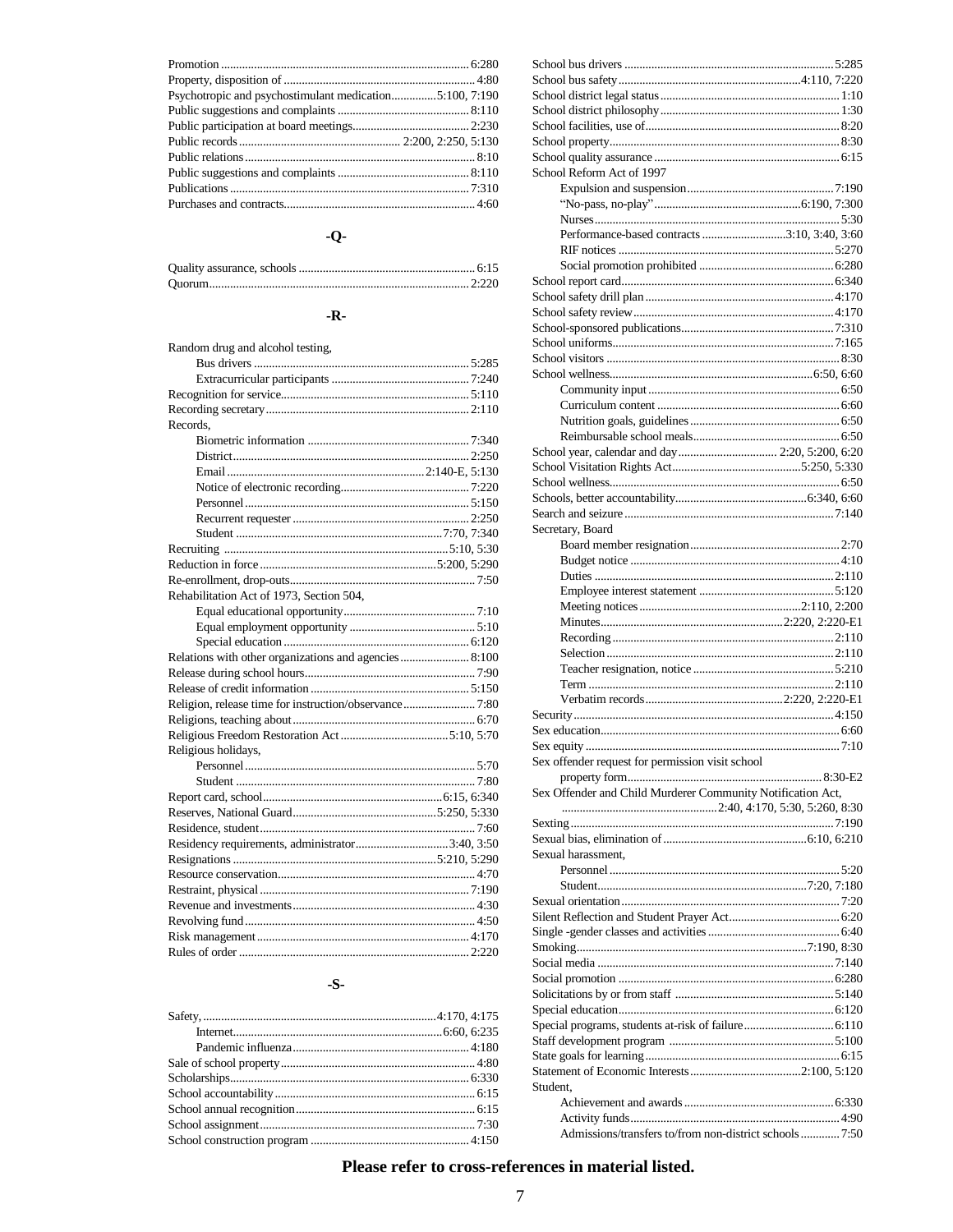| Health, eye, and dental exams; immunizations;          |  |
|--------------------------------------------------------|--|
|                                                        |  |
|                                                        |  |
|                                                        |  |
|                                                        |  |
|                                                        |  |
|                                                        |  |
|                                                        |  |
|                                                        |  |
|                                                        |  |
|                                                        |  |
|                                                        |  |
|                                                        |  |
|                                                        |  |
| Restrictions on Publications and Written or Electronic |  |
|                                                        |  |
|                                                        |  |
|                                                        |  |
|                                                        |  |
|                                                        |  |
|                                                        |  |
|                                                        |  |
|                                                        |  |
|                                                        |  |
| Student Behavior,                                      |  |
|                                                        |  |
|                                                        |  |
|                                                        |  |
|                                                        |  |
|                                                        |  |
|                                                        |  |
|                                                        |  |
|                                                        |  |
|                                                        |  |
|                                                        |  |
|                                                        |  |
|                                                        |  |
|                                                        |  |
|                                                        |  |
|                                                        |  |
|                                                        |  |
|                                                        |  |
|                                                        |  |
|                                                        |  |
|                                                        |  |
|                                                        |  |
|                                                        |  |
|                                                        |  |
|                                                        |  |
|                                                        |  |
| Suspension procedures 7:190, 7:200, 7:230              |  |

| Student handbook                                            |  |
|-------------------------------------------------------------|--|
|                                                             |  |
| Code of conduct for extracurricular activities 7:240, 7:300 |  |
|                                                             |  |
|                                                             |  |
|                                                             |  |
|                                                             |  |
|                                                             |  |
| Students with disabilities,                                 |  |
|                                                             |  |
|                                                             |  |
|                                                             |  |
|                                                             |  |
|                                                             |  |
|                                                             |  |
|                                                             |  |
| Superintendent,                                             |  |
|                                                             |  |
|                                                             |  |
|                                                             |  |
|                                                             |  |
|                                                             |  |
|                                                             |  |
|                                                             |  |
|                                                             |  |
| Suspension,                                                 |  |
|                                                             |  |
|                                                             |  |
|                                                             |  |
|                                                             |  |
|                                                             |  |

## $-T$ -

| Teacher aides (see Educational Support Personnel)  5:280           |
|--------------------------------------------------------------------|
| Teachers, (see Professional Personnel)                             |
|                                                                    |
|                                                                    |
|                                                                    |
|                                                                    |
|                                                                    |
|                                                                    |
|                                                                    |
|                                                                    |
|                                                                    |
| Title I Programs,                                                  |
|                                                                    |
|                                                                    |
|                                                                    |
|                                                                    |
|                                                                    |
| Title VI of the Civil Rights Act 2:260, 5:10, 5:50                 |
| Title VII of the Civil Rights Act 2:260, 5:10, 5:20, 5:250         |
| Title IX of the Education Amendments 2:260, 5:10, 5:20, 7:10, 7:20 |
|                                                                    |
|                                                                    |
|                                                                    |
|                                                                    |
|                                                                    |
|                                                                    |
| Treasurer, board                                                   |
|                                                                    |
|                                                                    |
|                                                                    |
|                                                                    |